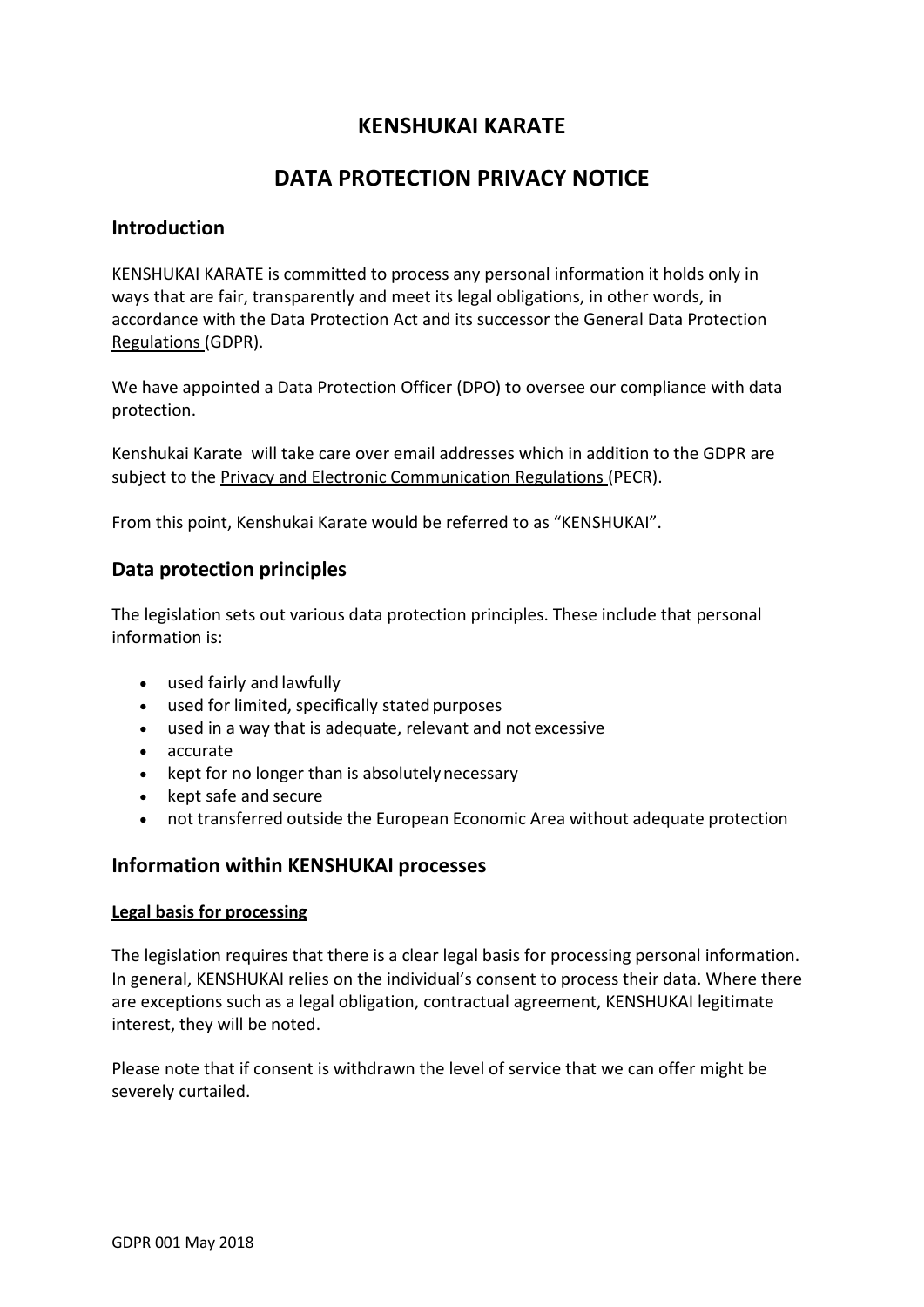| <b>PURPOSE</b>                                                                                                                                                                                                                        | <b>PERSONAL</b><br><b>INFORMATION USED</b>                                                                                                                            | <b>LAWFUL BASIS</b>                                                                                                               | <b>RETENTION</b>                                                    |
|---------------------------------------------------------------------------------------------------------------------------------------------------------------------------------------------------------------------------------------|-----------------------------------------------------------------------------------------------------------------------------------------------------------------------|-----------------------------------------------------------------------------------------------------------------------------------|---------------------------------------------------------------------|
| To administer a membership<br>affiliation you have with us<br>and managing our relationship<br>with you (including arranging<br>any insurance) and dealing<br>with payments and any<br>support, service or product<br>enquiries made. | Contact and membership<br>$details -$<br>club/organisation<br>affiliation, forms<br>received, transaction and<br>payment information,<br>and marketing<br>preferences | Necessary to enable<br>us to properly<br>manage and<br>administer your<br>membership<br>contract with us.                         | 6 years<br>following<br>end of<br>membership<br>contract            |
| To administer the enquiry and<br>forward to you the required<br>information.                                                                                                                                                          | Contact details -<br>enquiring members                                                                                                                                | Necessary to enable<br>us to send to you<br>the required<br>information to<br>consider<br>membership.                             | Up to 12<br>months (in<br>daily diary<br>of enquiries)              |
| To administer membership<br>and arrange for a licence and<br>insurance to be issued.                                                                                                                                                  | Individual<br>contact<br>membership<br>and<br>details - students                                                                                                      | Necessary to<br>enable us to<br>properly arrange<br>membership and<br>insurance.                                                  | 6 years<br>following<br>end of<br>membership<br>contract            |
| To administer membership<br>and manage our relationship<br>with named liaisons between<br>us and clubs/organisations.                                                                                                                 | Individual contact and<br>membership details -<br>instructors/welfare<br>officers                                                                                     | Necessary to enable<br>us to properly<br>manage and<br>administer your<br>membership<br>contract with us,<br>including insurance. | 6 years<br>following<br>end of<br>membership<br>contract            |
| To arrange and manage any<br>contracts for the provision of<br>any services.                                                                                                                                                          | All contract and<br>membership details                                                                                                                                | Necessary to enable<br>us to properly<br>administer and<br>perform any<br>contract for the<br>provision of services.              | 6 years<br>following<br>end of<br>membership<br>contract            |
| To send you information<br>which is included in your<br>membership benefits<br>including insurance.<br>To send you other marketing                                                                                                    | All contract and<br>membership details<br>All contract and                                                                                                            | Necessary to enable<br>us to properly<br>manage and<br>administer your<br>membership<br>contract with us.<br>Necessary to         | 6 years<br>following<br>end of<br>membership<br>contract<br>6 years |
| information we think you                                                                                                                                                                                                              | membership details                                                                                                                                                    | enable us to                                                                                                                      | following                                                           |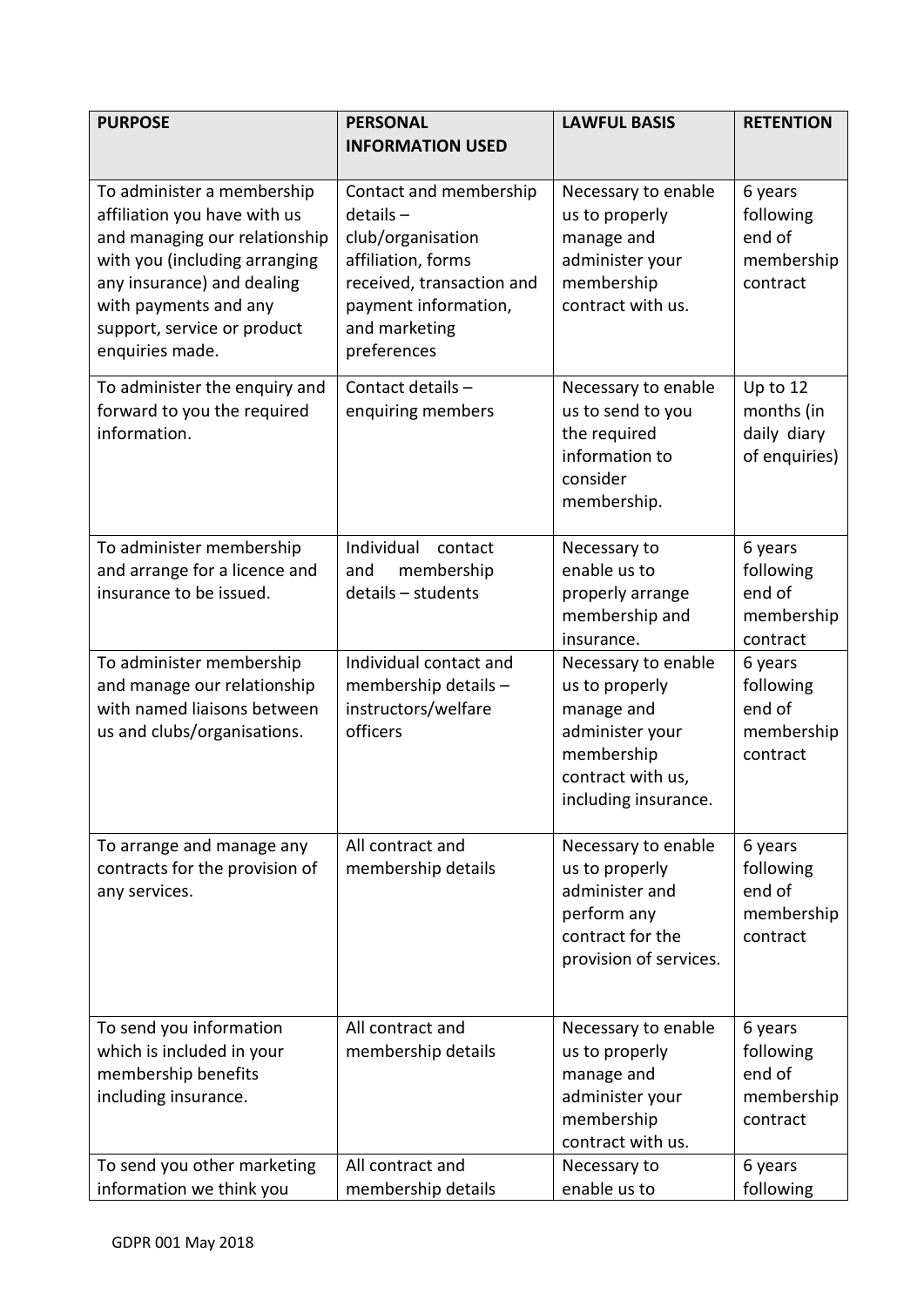| might find useful or which you<br>have requested from us:<br>including newsletters,<br>information about<br>membership and services and<br>events. |                                                                               | provide you with<br>services which are<br>considered further<br>development.<br>Where you have<br>given us your explicit<br>consent to do so via<br>GDPR003.                                            | end of<br>membership<br>contract,<br>unless<br>withdrawal<br>of consent is<br>received |
|----------------------------------------------------------------------------------------------------------------------------------------------------|-------------------------------------------------------------------------------|---------------------------------------------------------------------------------------------------------------------------------------------------------------------------------------------------------|----------------------------------------------------------------------------------------|
| To answer your queries or<br>complaints.                                                                                                           | Contact details and<br>records of your<br>interactions with us.               | We have a legitimate<br>interest to provide<br>answers to your<br>questions and any<br>complaints.                                                                                                      | 6 years<br>following<br>end of<br>membership<br>contract                               |
| To prove<br>attendance/completion of<br>training modules                                                                                           | Copies of certificates for<br>training modules                                | Necessary for<br>legitimate interest in<br>maintaining a full<br>record for<br>membership.                                                                                                              | 6 years<br>following<br>end of<br>membership<br>contract                               |
| To maintain performance<br>requirements and administer<br>membership and insurance<br>provision.                                                   | Information about health<br>and medical conditions                            | Necessary to enable<br>us to properly<br>manage and<br>administer<br>membership<br>benefits.<br>Consent is gained for<br>this information to<br>be kept via individual<br>licence application<br>forms. | 6 years<br>following<br>end of<br>membership<br>contract                               |
| To enable the processing of<br>insurance claims.                                                                                                   | Personal details and<br>health and medical<br>conditions.<br>Accident records | Necessary to enable<br>us to process<br>insurance claims,<br>either immediately<br>or in the future.                                                                                                    | 6 years<br>following<br>end of<br>membership<br>contract<br>Indefinitely               |
| To identify and review<br>potential threats to risk<br>assessment and for the<br>protection of members.                                            | Accident records                                                              | Necessary for any<br>potential claims either<br>during or following<br>membership.                                                                                                                      | Indefinitely                                                                           |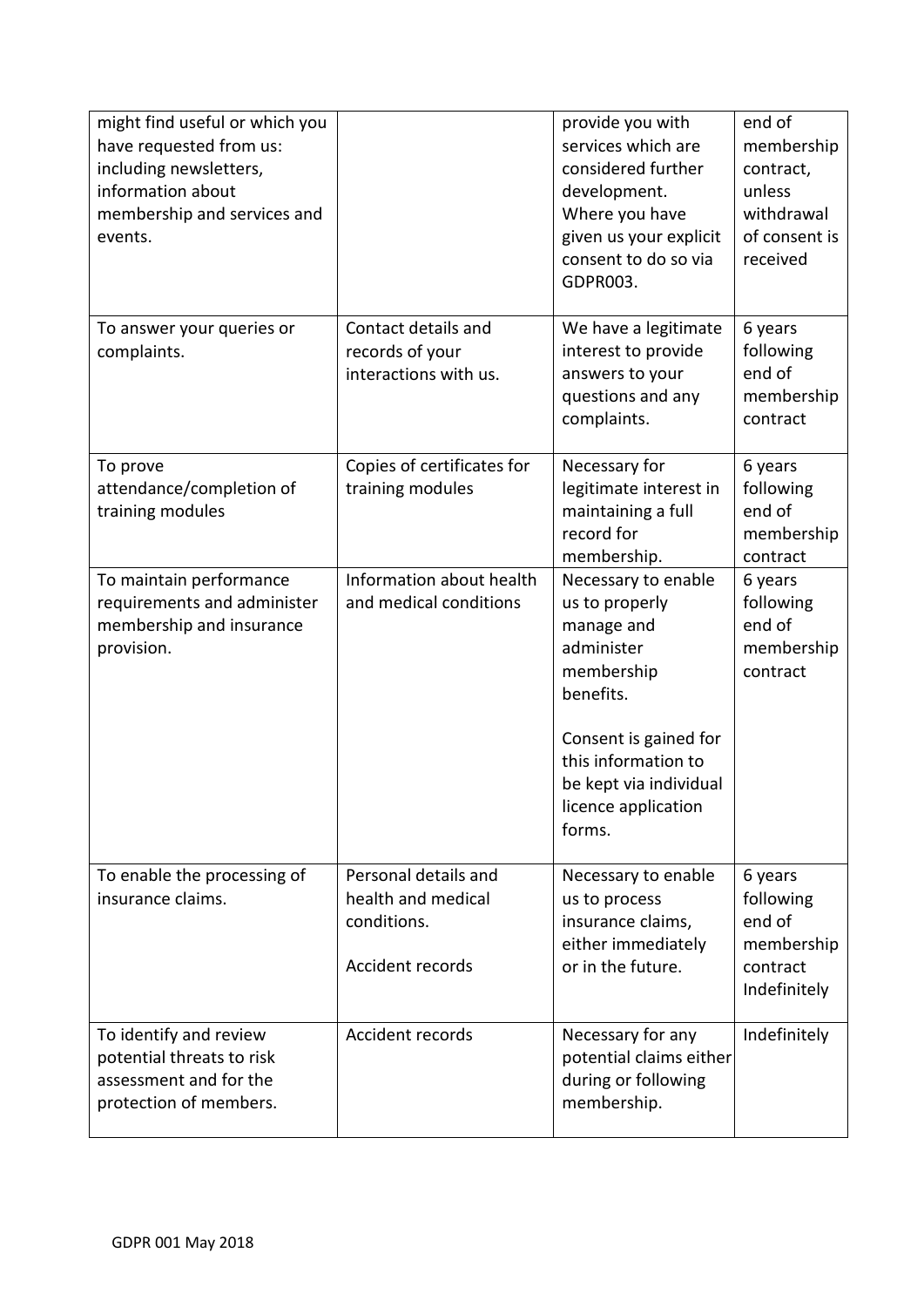| For the purposes of equal<br>opportunity monitoring                                                                                                                                              | Information regarding<br>special category personal<br>data, ie, race, ethnicity,<br>disability etc (is<br>anonymous) | Necessary in pursuit<br>of Equality Standard<br>in Sport, and for<br>equality of<br>recruitment of staff,<br>management and<br>members.                                                                       | Until the data<br>is analysed                                                          |
|--------------------------------------------------------------------------------------------------------------------------------------------------------------------------------------------------|----------------------------------------------------------------------------------------------------------------------|---------------------------------------------------------------------------------------------------------------------------------------------------------------------------------------------------------------|----------------------------------------------------------------------------------------|
| To gather evidence for<br>possible grievance or<br>disciplinary hearings.                                                                                                                        | Personal information<br>collected including any<br>disciplinary and<br>grievance information.                        | Necessary for<br>legitimate interest, to<br>provide safety and<br>fairness for all<br>members, and to<br>ensure the effective<br>management of any<br>disciplinary hearings,<br>appeals and<br>adjudications. | 6 years<br>following<br>end of<br>membership<br>contract                               |
| To maintain records in the<br>event of a further incident,<br>which may result in an<br>investigation or claim. For<br>example, court proceedings,<br>police or social services<br>investigation | Incident report records                                                                                              | Necessary for<br>legitimate interests<br>and the protection<br>of individual<br>members.                                                                                                                      | 6 years<br>following<br>end of<br>membership<br>contract                               |
| E-news - items of interest for<br>members                                                                                                                                                        | Email addresses                                                                                                      | Explicit consent<br>given.                                                                                                                                                                                    | During<br>membership<br>contract,<br>unless<br>withdrawal<br>of consent is<br>received |
| <b>Grading Register</b>                                                                                                                                                                          | <b>Names and Grades</b>                                                                                              | Necessary to prove<br>grades given by us<br>while in membership.                                                                                                                                              | Indefinitely                                                                           |
| <b>Previous Member Record</b>                                                                                                                                                                    | Book with club code,<br>name of club and reason<br>for end of contract                                               | Necessary for<br>legitimate interests;<br>returning members,<br>and for any legal<br>enquiries                                                                                                                | Indefinitely                                                                           |
| To keep records in the event of<br>a continuance claim                                                                                                                                           | Claims settled information                                                                                           | We have a<br>legitimate interest<br>in keeping these<br>records                                                                                                                                               | Indefinitely                                                                           |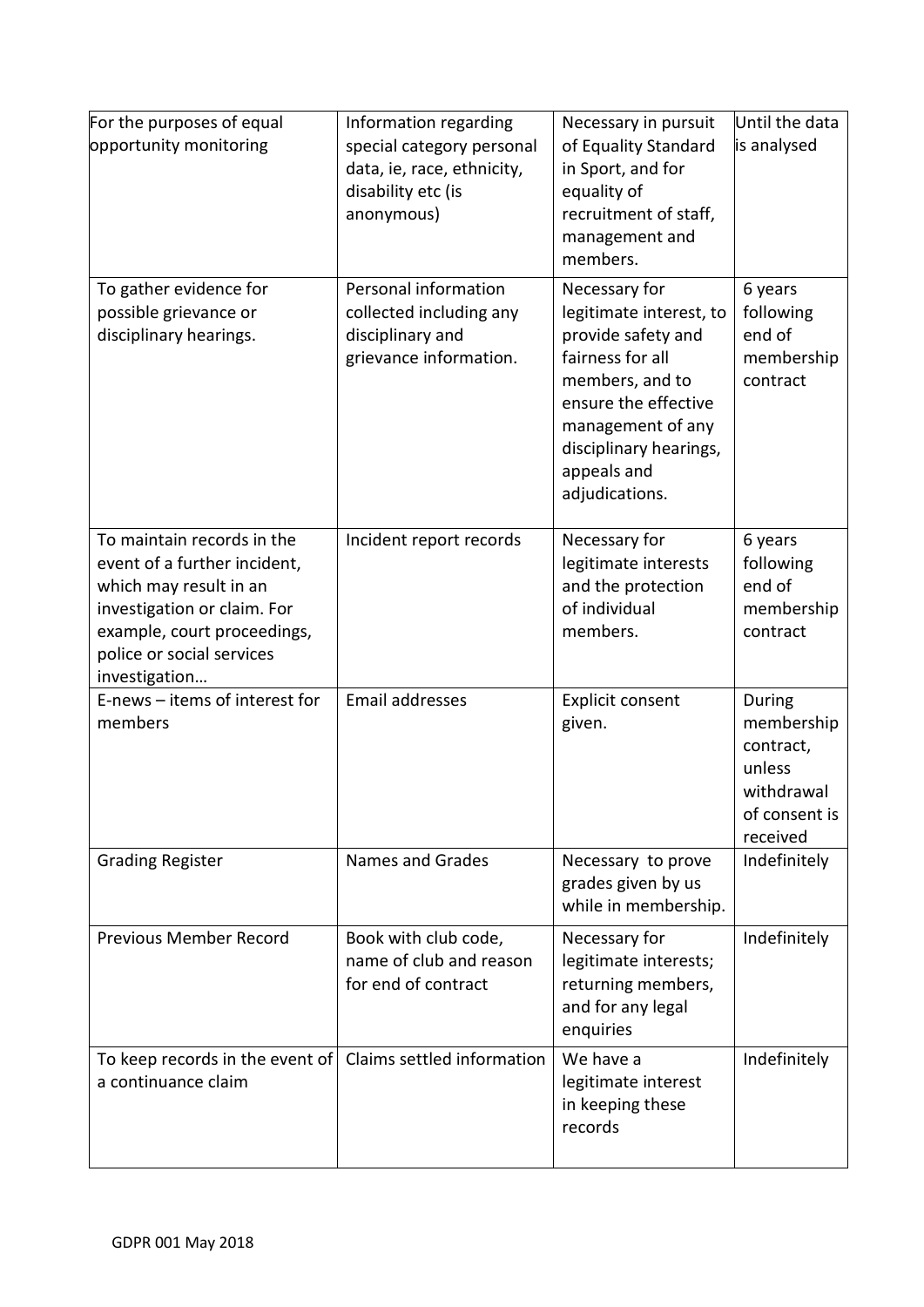# **Data Retention**

At the end of a membership contract, the file with all personal information, applications forms, transactions and interactions, will be archived for a period of six years. After that time, the file is destroyed by fire.

KENSHUKAI relies on legitimate interest as the legal basis for retaining information including future claims and enquiries.

## **Forms**

There are various forms on the website used to collect information. That information is only used for the stated purposes which are described in the relevant sections of this Privacy Notice.

## **Payments**

PayPal is used to take payments. Only sufficient information to complete the payment is shared with PayPal. Credit/debit card details are not kept but shredded immediately payment has gone through.

## **Links to other websites**

This Privacy Notice does not cover the links within this site linking to other websites. We encourage you to read the privacy statements on the other websites you visit.

# **Suppliers and Third Parties**

#### **Use of data processors**

Data processors are third parties who provide services for us. We have contracts in place with our data processors. This means that they cannot do anything with your personal information unless we have instructed them to do it. They will not share your personal information with any organisation apart from us. They will hold it securely and retain it for the period we instruct.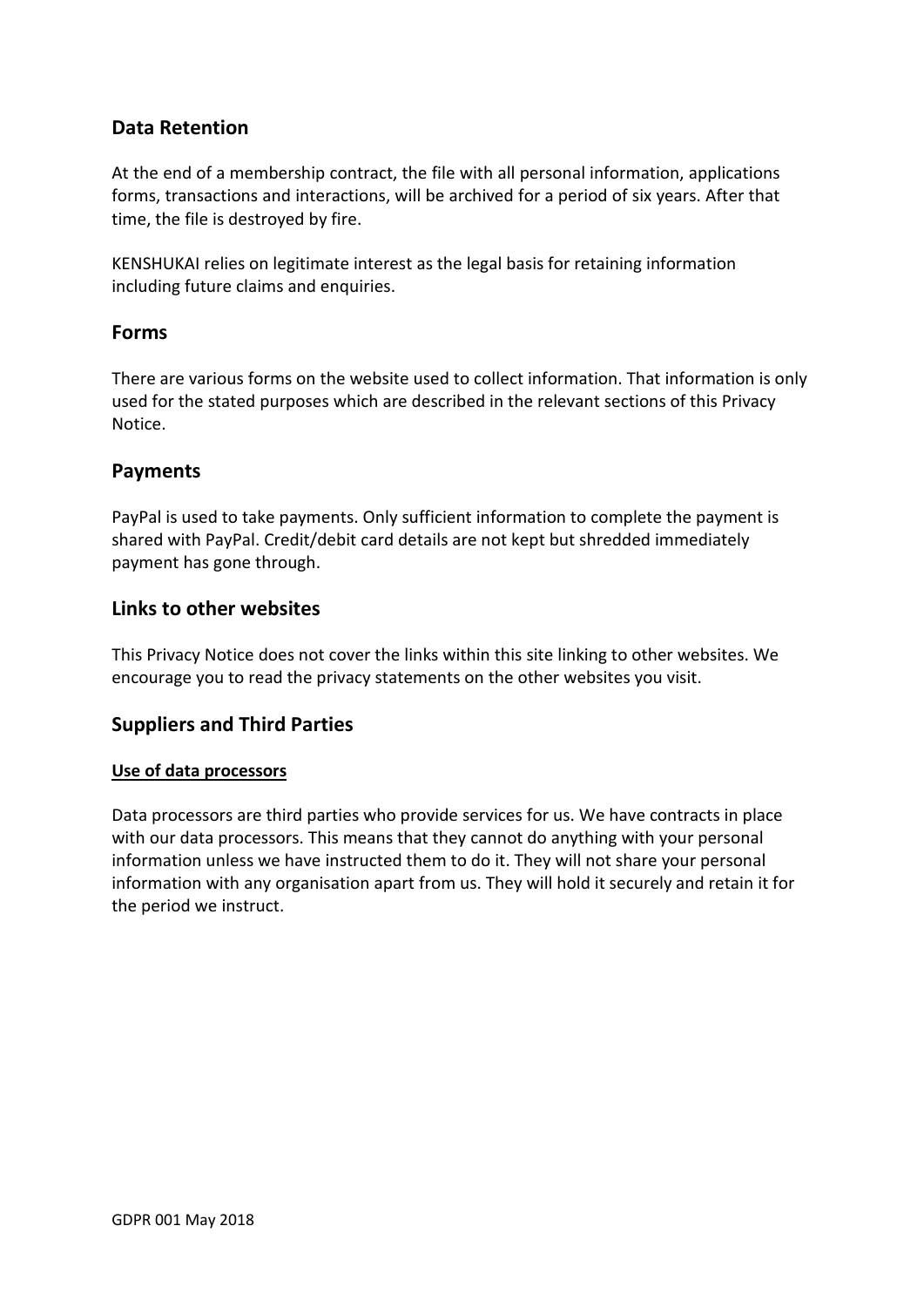#### **Insurer**

XL Catlin acts as a trusted third party to provide insurance as part of our membership benefits, and to process any claims. They are sent information in accordance with the Financial Conduct Authority requirements. All information is treated as confidential.

# **International Data Transfers**

Your personal information will be stored in the EU and in accordance with the GDPR.

The GDPR applies to EU residents. If we share personal information of EU residents with suppliers or  $3<sup>rd</sup>$  parties outside of the EU we will ensure that they meet the requirements of the GDPR.

We are committed to complying with the data regulations of non-EU residents according to their jurisdiction.

### **Security**

KENSHUKAI has implemented technical and organisational security measures to protect your personal data against unauthorized access, loss or misuse. Cabinets where physical data is stored are locked and computers are password-protected.

# **Your rights in relation to personal information**

The legislation conveys various individual rights. These include the following:

- $\circ$  The right to be informed about how your personal information is being used;
- o The right of access to personal information we hold about you;
- o The right to request the correction of inaccurate personal information we hold about you;
- o The right to request the erasure of your personal information in certain limited circumstances;
- $\circ$  The right to restrict processing of your personal information where certain requirements are met;
- o The right to object to the processing of your personal information;
- $\circ$  The right to request that we transfer elements of your data either to you or another service provider
- o The right to object to certain automated decision making and profiling processes using personal information.

You can read more about your rights at https://ico.org.uk/for-the-public/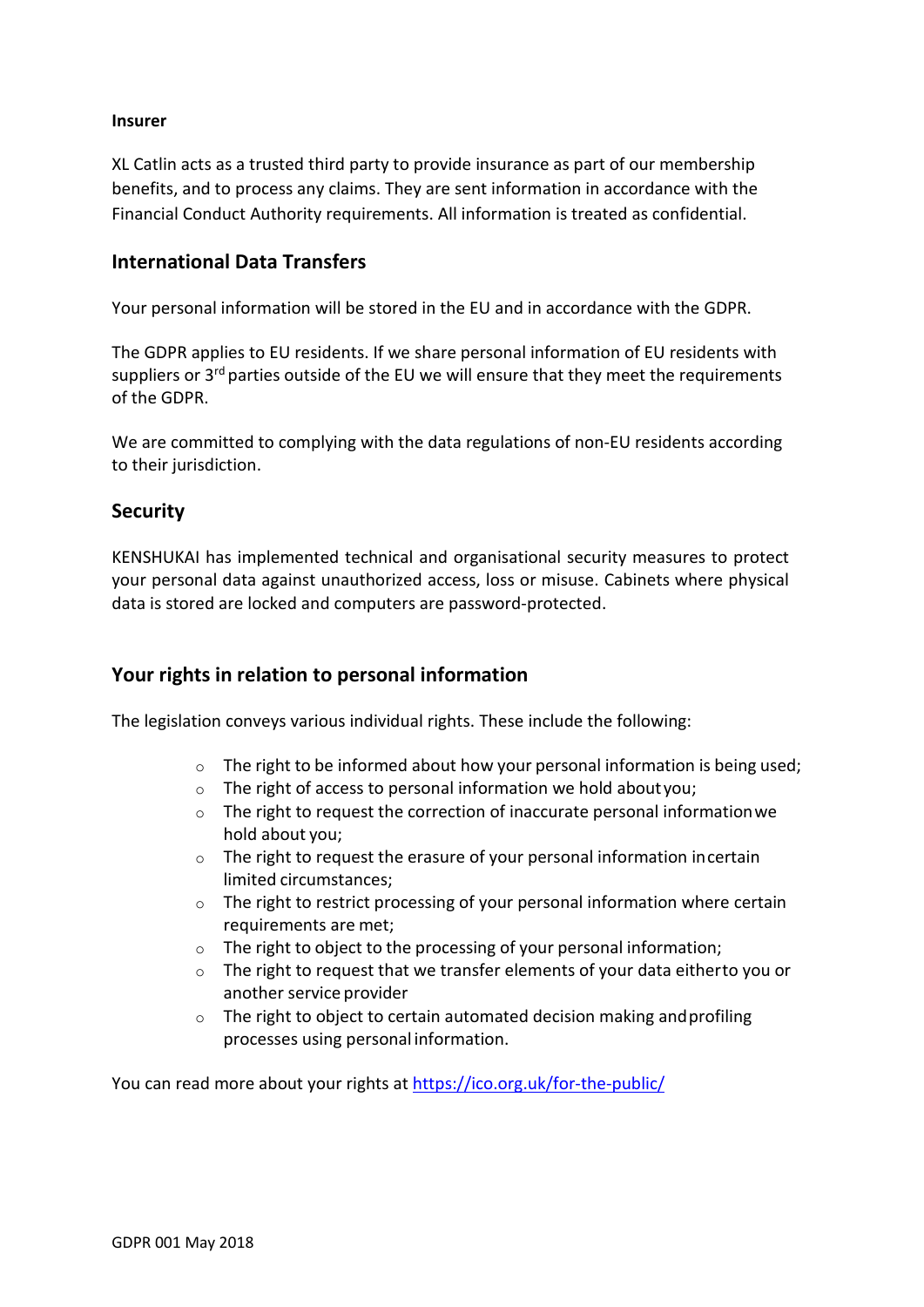# **Complaints or Queries**

KENSHUKAI tries to meet the highest standards when collecting and using personal information. For this reason, we take any complaints we receive about this very seriously. We encourage people to bring it to our attention if they think that our collection or use of information is unfair, misleading or inappropriate. We would also welcome any suggestions for improving our procedures.

This privacy notice was drafted with brevity and clarity in mind.

Confidentiality will be preserved during the investigation of a complaint to safeguard the interests of everyone concerned unless disclosure is necessary to progress the complaint.

If you want to make a complaint about the way we have processed your personal information, please contact us in writing to the address provided at the end of this Notice.

### **Access to personal information**

KENSHUKAI tries to be as open as it can be in terms of giving people access to their personal information. Individuals can find out if we hold any personal information by asking. This is formally known as a 'subject access request' under the Data Protection Act 1998. If we do hold information about you we will:

- give you a description of it.
- tell you why we are holding it.
- tell you who it could be disclosed to.
- let you have a copy of the information in an intelligible form.

To make a request to KENSHUKAI for any personal information we may hold you need to put the request in writing to the address provided below.

If you agree, we will try to deal with your request informally, for example by providing you with the specific information you need over the telephone.

If we do hold information about you, you can ask us to correct any mistakes.

We may make an administration charge of up to £10 for a request.